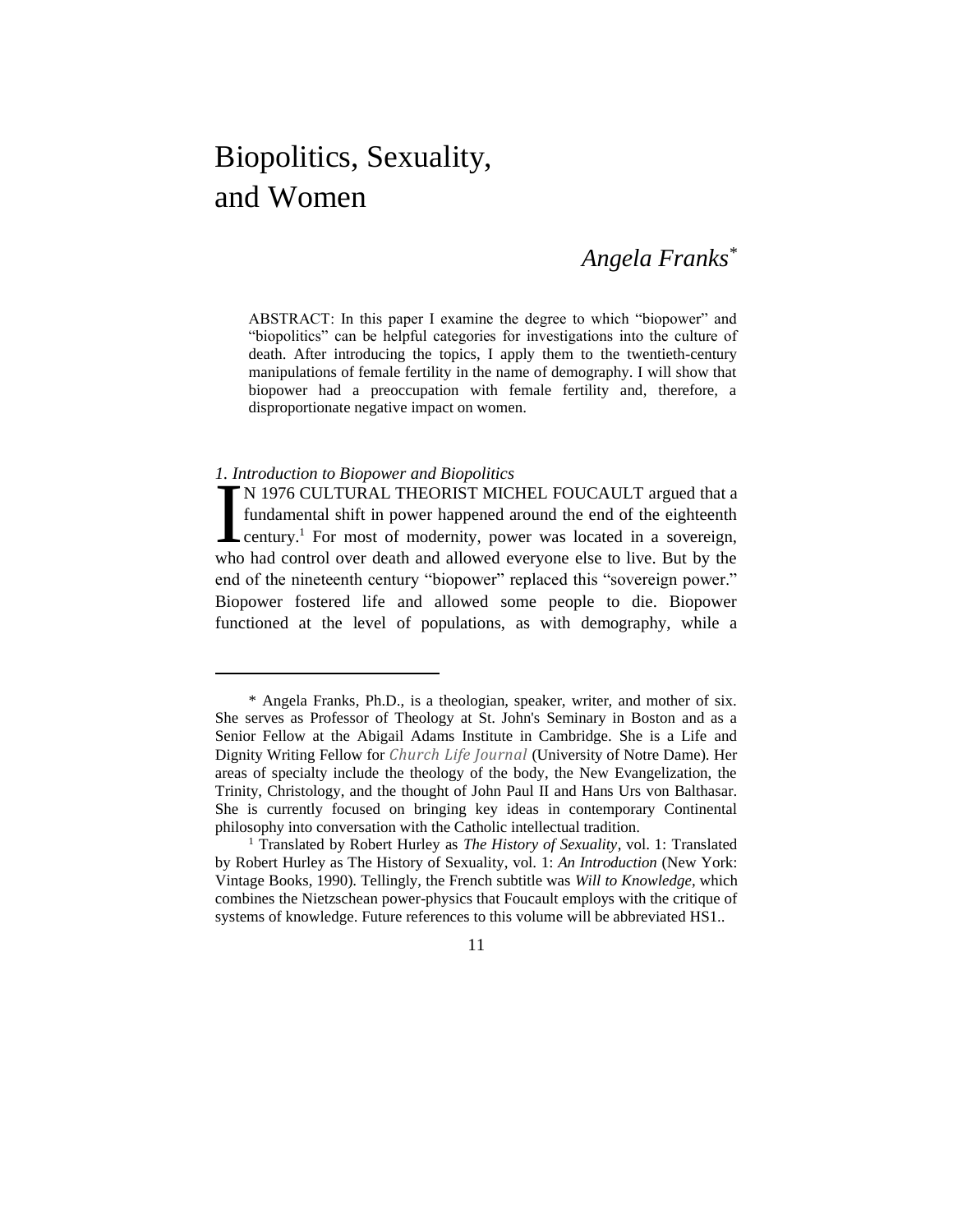complementary "anatomo-politics" functioned at the level of the individual.<sup>2</sup>

Despite its benign façade, Foucault recognized that this new form of power, also called "biopolitics," was significantly more efficient in dealing out death than sovereign power of old:

Wars were never as bloody as they have been since the nineteenth century, and ... never before did the regimes visit such holocausts on their own populations.... Entire populations are mobilized for the purpose of wholesale slaughter in the name of life necessity: massacres have become vital. It is as managers of life and survival, of bodies and the race, that so many regimes have been able to wage so many wars, causing so many men to be killed.<sup>3</sup>

The purpose of promoting the life of some could provide an excuse for the death of many others, as seen in the Nazi and Stalinist regimes.<sup>4</sup>

In this essay I will take Foucault's idea and utilize it as a means of examining the anti-woman and anti-fertility campaigns of the last hundred

<sup>2</sup> HS1, pp. 135-40; Michel Foucault, *Society Must Be Defended: Lectures at the Collège de France*, 1975-76, trans. David Macey, ed. Mauro Bertani and Alessandro Fontana (New York: Picador, 2003), especially the 17 March 1976 lecture, pp. 239-63. Future references will be abbreviated SMBD. Anatomo-politics uses disciplinary power on individual bodies, while biopower is concerned with "man-as-species" (SMBD, p. 242). "Biopolitics deals with the population, with the population as political problem, as a problem that is at once scientific and political, as a biological problem and as power's problem" (p. 245).

<sup>3</sup> HS1, pp. 136-37.

<sup>4</sup> Foucault calls this "racism," but this terms seems to include not only the elevation of one race over others but also the promotion of the betterment of the human race in general: "In the biopower system, in other words, killing or the imperative to kill is acceptable only if it results not in a victory over political adversaries, but in the elimination of the biological threat to and the improvement of the species or race" (SMBD, p. 256; cf. pp. 80-81 and Ann Laura Stoler, *Race and the Education of Desire: Foucault's History of Sexuality and the Colonial Order of Things* [Durham, NC: Duke Univ. Press, 1995]). Foucault considered Nazism to be the quintessential example of biopower (SMBD, pp. 258-60), although he believed one finds biopolitical and racist power and reasoning in socialism as well (pp. 261-63).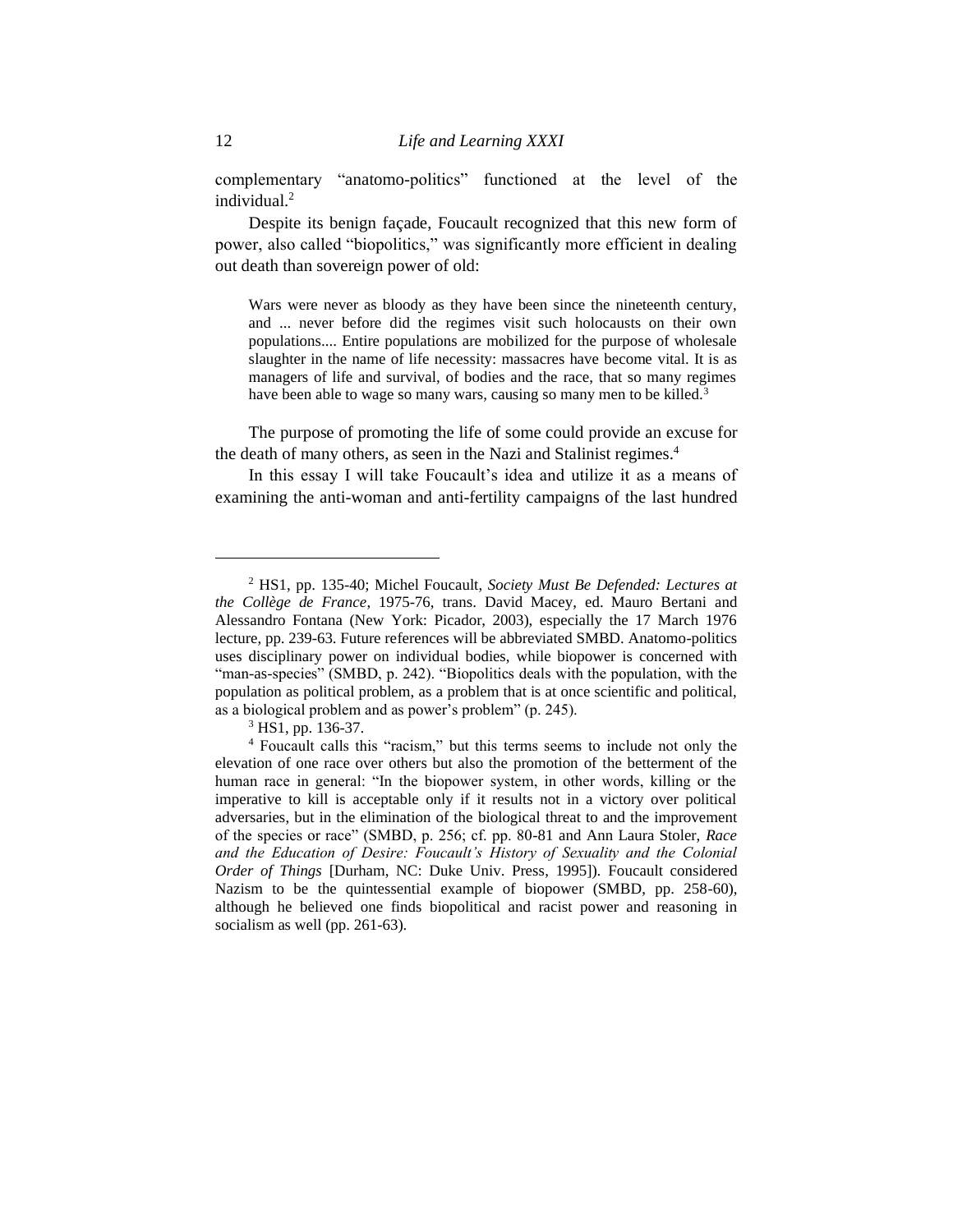## *Angela Franks* 13

years or so.<sup>5</sup> I want to state from the outset that Foucault's philosophy has fundamental and fatal flaws, and I detail these elsewhere.<sup>6</sup> A strictly Foucauldian analysis of biopower cannot make good sense of either the "bio-" or the "power" of "biopower." Nevertheless, utilized as an insight into the mechanisms of fallen man's *libido dominandi*, it can shed light on what John Paul II calls "the culture of death." With Foucault's help, we can see more clearly how modern systems of power utilize the sterilization and death of some as a means to the end of promoting the lives of others.<sup>7</sup>

Foucault believed that modern power operated especially through discourses of truth, such as science. He utilized the Greek term episteme to describe the presuppositions and power-relations that structure what is accepted as "truth." "Truth is a thing of this world: it is produced," he argued. "Each society has its own regime of truth."<sup>8</sup> Foucault "lays bare a modern system of power, which is both more all-penetrating and much more insidious than previous forms," writes philosopher Charles Taylor.

<sup>&</sup>lt;sup>5</sup> A similar project on the topics of medicine and death is pursued by Jeffrey P. Bishop, *The Anticipatory Corpse: Medicine, Power, and the Care of the Dying* (Notre Dame, IN: Univ. of Notre Dame Press, 2011). Another related question, which I will not pursue here, is a biopolitical analysis of the world's response to the Covid-19 pandemic, a response that has had features similar to those of biopolitical population control; see Caroline C. Hodge, "Density and Danger: Social Distancing as Racialised Population Management," *Medicine Anthropology Theory* 8/1 (2021): 1–11, https://doi.org/10.17157/mat.8.1.5258.

<sup>6</sup> See Angela Franks, "Foucault's Powers and Principalities," *First Things*, March 2021, https://www.firstthings.com/article/2021/03/foucaults-principalitiespowers#.

<sup>7</sup> In this essay, I am sticking to Foucault, who popularized but did not invent the term *biopolitics*. For the variety of biopolitical analyses in the intellectual marketplace, see Thomas Lemke, *Biopolitics: An Advanced Introduction*, trans. Eric Frederick Trump (New York: New York Univ. Press, 2011), and *Biopower: Foucault and Beyond*, ed. Vernon W. Cisney and Nicolae Morar (Chicago: Univ. of Chicago Press, 2016).

<sup>8</sup> Michel Foucault, "Truth and Power," trans. and ed. Colin Gordon, *Power/Knowledge* (New York: Pantheon, 1980), pp. 109-33 at p. 131.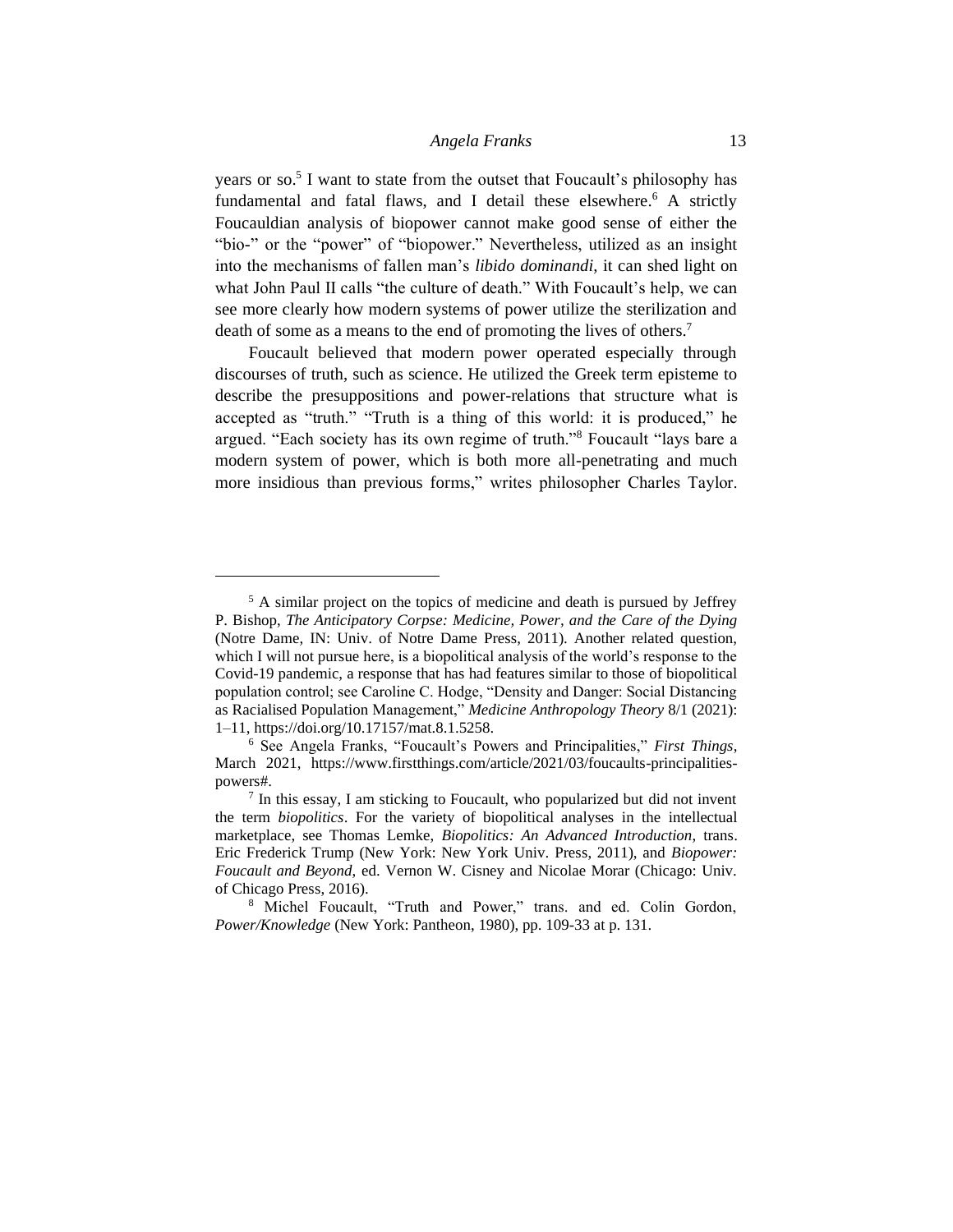"Its strength lies partly in the fact that it is not seen as power, but as science, or fulfilment, even 'liberation.'"<sup>9</sup>

Foucault argued that biopower came about with late-modern liberalism, which he conceives of "not as an economic theory or a political ideology but as a specific art of governing human beings."<sup>10</sup> This liberalism is "the general framework of biopolitics" because liberalism equated political existence with biological existence and exerted energy to control the latter.<sup>11</sup> For Foucault, the paternalistic liberal goal of promoting life was in fact a biopolitical mechanism of control over the life of populations.

Why such concern with the body? I have elsewhere argued that the body functions for us as a "totem," in roughly Freud's sense of the word (but without the Oedipal genealogy Freud gives it).<sup>12</sup> For the contemporary developed world, the body identifies, fascinates, distracts, and is ultimately sacrificed, mirroring the functions of the totem within totemic religions.

The body identifies: as the visible pole of the personal body-soul complex, the body is our shortcut to the much more complex problem of personal identity ("Who am I?"). The body also fascinates, in a religious manner, as the cult of wellness replaces any transcendent orientation. In this way, the body distracts us from our seemingly insoluble personal problems (including the vexing question of identity). Finally, the body is sacrificed: when we are fed up with its demands and its inability to do the impossible tasks we have assigned to it, we tend to make it the scapegoat that is now the cause, not the solution, of those problems.

<sup>9</sup> Charles Taylor, "Foucault on Freedom and Truth," *Philosophical Papers*, vol. 2: *Philosophy and the Human Sciences* (New York: Cambridge Univ. Press, 1985), pp. 152-84 at p. 152

<sup>10</sup> Lemke, *Biopolitics*, p. 45.

<sup>11</sup> Michel Foucault, *The Birth of Biopolitics*: Lectures at the Collège de France, 1978-79, trans. Graham Burchell, ed. Michel Senellart, François Ewald, and Alessandro Fontana (New York: Picador, 2008), p. 22; HS1, p. 141. Foucault means modern biology, which he argues arose in the nineteenth century

<sup>12</sup> Angela Franks, "The Body as Totem in the Asexual Revolution," *Church Life Journal* (University of Notre Dame McGrath Institute), January 21, 2021, https://churchlifejournal.nd.edu/articles/the-body-as-totem-in-the-asexualrevolution/.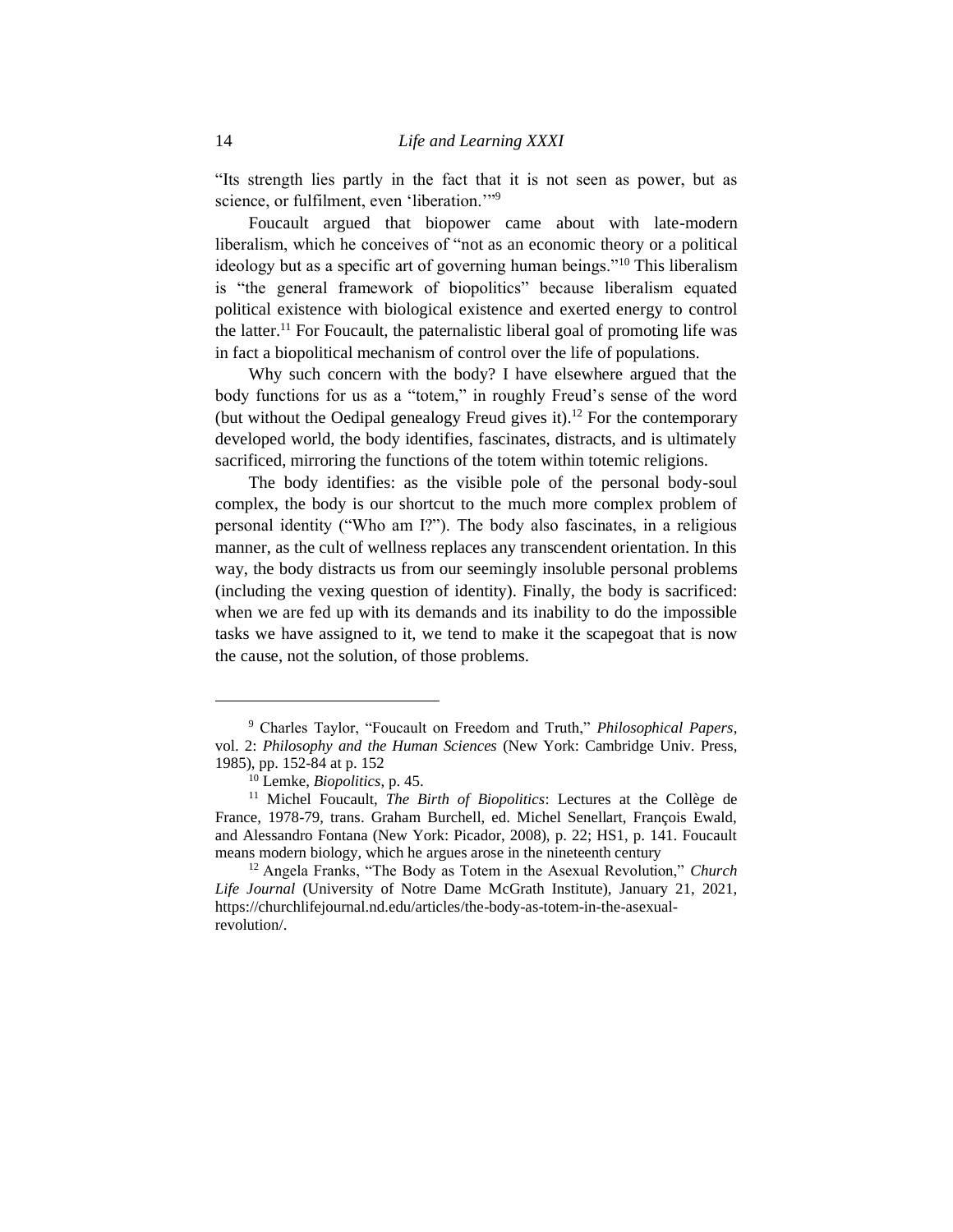## *Angela Franks* 15

In other words, we both over- and under-value the body. First, we expect the body to provide us with personal identity and a sense of peace. When it does not live up to our unrealistic expectations, we assume the body's current configuration is the problem. Then we deploy the tools of biopower, such as hormones, surgery, and other medical and pharmacological interventions. The ultimate goal is not merely the manipulation of the body but the achievement of the good life (understood materially) at any cost.

Let's take a distressingly common case: a depressed, autistic girl about to go through puberty.<sup>13</sup> In part because of the oversexualized culture that surrounds her, she is deeply uncomfortable with the bodily changes that are starting to manifest themselves in pre-puberty.<sup>14</sup> She blames her discomfort, not on her depression and inability to integrate her body into her sense of self—in other words, on psychological challenges—but on her body itself. Here the body is fascinating and distracting her away from problems that are difficult to address and toward a "problem" that is material in nature and technological in solution: her sex. In taking puberty blockers and setting herself up eventually for surgery, she will sacrifice her body and allow its new form, made possible by technology, to identify her. This example is a case of the presuppositions and tools of biopower scapegoating and mutilating a healthy body for problems that are not, in their root, bodily.

Biopower in the Foucauldian sense is both the cause and the effect of such totemism of the body. We see this shift beginning long before it bears scientific fruit in the nineteenth century, I would argue. After the brutal post-Reformation wars of religion and for a complex of different socioeconomic and ideological reasons, the vertical and transcendent orientation of the world was abandoned in favor of purely horizontal well-being. I call this the "ninety-degree turn" in secularism, which rotates man's

<sup>&</sup>lt;sup>13</sup> Autism and depression are common comorbidities for those who present with gender dysphoria.

<sup>14</sup> See Abigail Favale, "The Newest War on Women," *Church Life Journal* (University of Notre Dame McGrath Institute), April 12, 2019, https://churchlifejournal.nd.edu/articles/the-newest-war-on-women/.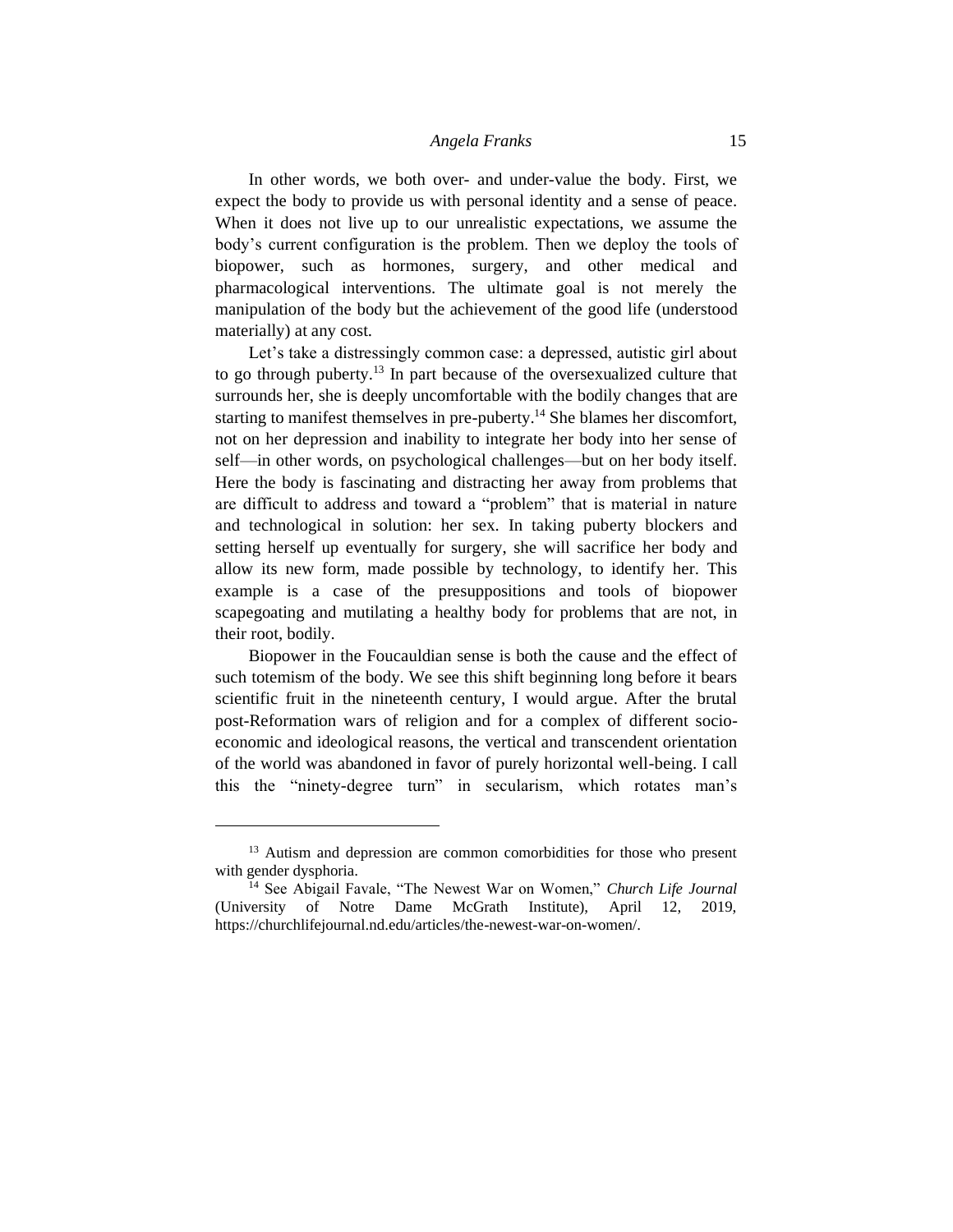transcendent orientation "ninety degrees" toward the purely immanent, which now is freighted with divine attributes. In secularism, a consensus gelled around key human goods: material thriving, attended to with an altruistic eye for the well-being of one's fellow-man. <sup>15</sup> Aristotle's distinction between "life and the good life" (zen kai euzen), with the latter involving contemplation and virtuous action, was collapsed. The good life became simply the flourishing of material life.<sup>16</sup>

Alexander Pope reconstituted this worldview with instant gravitas by pouring on the heroic couplets: "That Reason, Passion, answer one great aim; / That true Self-love and Social are the same; / That Virtue only makes our bliss below, / And all our knowledge, ourselves to know."<sup>17</sup> Or, as a [newspaper](about:blank) brought this perspective into the twenty-first century, "When the going gets tough, the tough get to restorative yoga."<sup>18</sup>

In this construct, the goal of "life" becomes increasingly superficial, roughly reducible to comfortable well-being and personal attractiveness. We see this smiling out at us from the cover of any magazine dedicated to "health." Yet our bodies are annoyingly resistant to life, health, and beauty.

<sup>&</sup>lt;sup>15</sup> "Our natural Propensity to Benevolence," as deist Francis Hutcheson put it (quoted in Charles Taylor, Sources of the Self: The Making of Modern Identity [New York: Cambridge Univ. Press, 1989], p. 262). On the "industrious revolution" that promoted economic achievement in a confessionally neutral state, see Jan de Vries in *The Industrious Revolution: Consumer Behavior and the Household Economy, 1650 to the Present* (Cambridge UK: Cambridge Univ. Press, 2008), and Albert O. Hirschman, *The Passions and the Interests: Political Arguments for Capitalism before Its Triumph* (Princeton NJ: Princeton Univ. Press, 1977); Brad S. Gregory relies on these and other sources in *The Unintended Reformation: How a Religious Revolution Secularized Society* (Cambridge MA: Belknap/Harvard Univ. Press, 2015), pp. 235-97

<sup>&</sup>lt;sup>16</sup> See Taylor, "Foucault," pp. 155-56. For somewhat different reasons than I express here, Bishop agrees, in *The Anticipatory Corpse*, p. 217.

<sup>&</sup>lt;sup>17</sup> Alexander Pope, "Essay on Man," IV.395-98, https://kalliope.org/en/text /pope2018073101, emphasis in the original; the whole essay is discussed in Taylor, *Sources of the Self*, pp. 274-84.

<sup>&</sup>lt;sup>18</sup> Margery Eagan, "Dreading 2017: A liberal woman looks ahead to Donald Trump's America," *Boston Globe*, Dec. 29, 2016, https://www.bostonglobe.com /magazine/2016/12/29/dreading-liberal-woman-looks-ahead-donald-trumpamerica/O5g3S4aOo9Xy7d1A0j81DO/story.html, accessed 7/5/2020.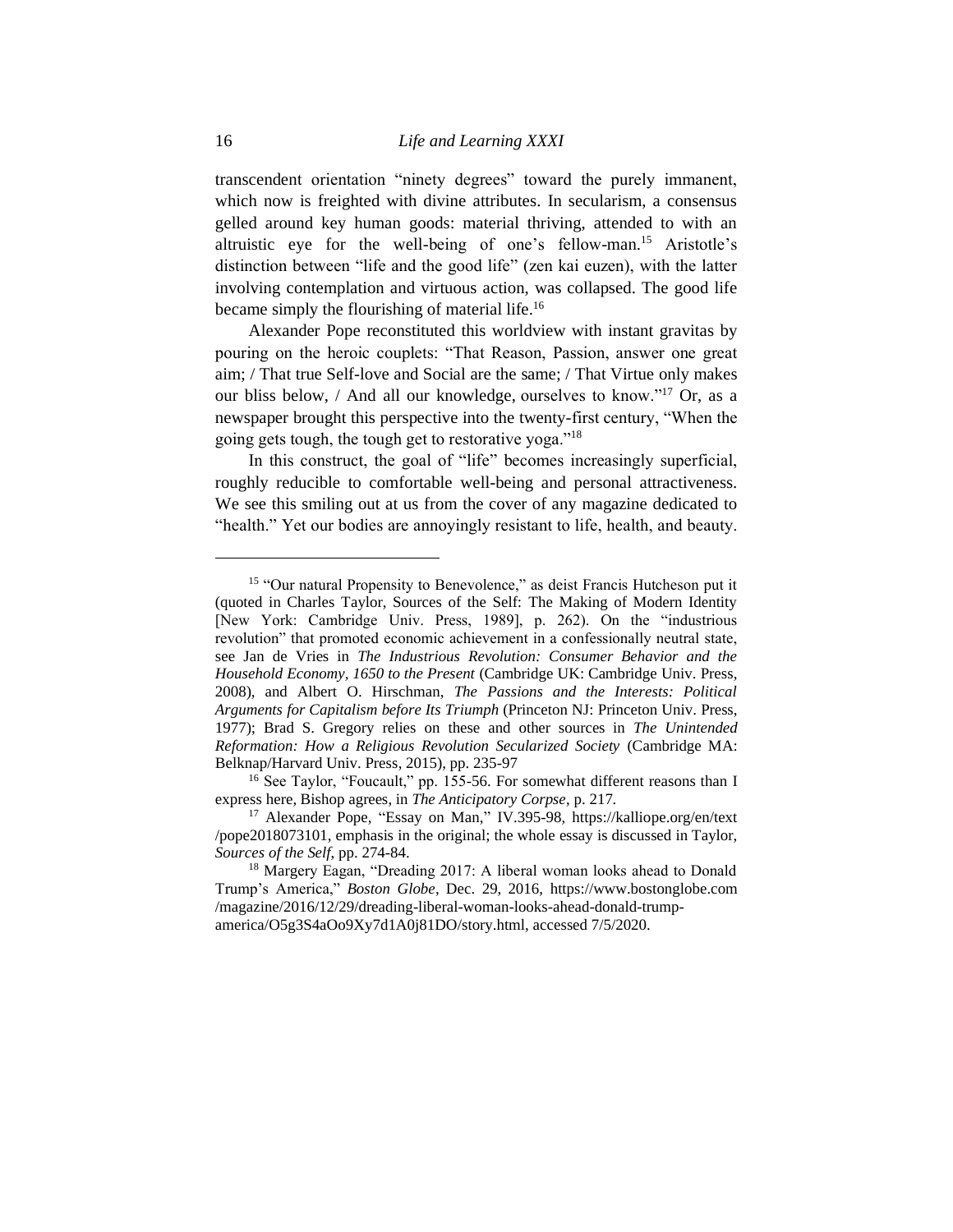Rather than the dreamed-of plasticity before the latest bodily disciplines, our bodies still get sick, fat, old, wrinkled, and, eventually, lifeless. Without buy-in from our bodies, we cannot fulfill the project of perpetual youth and health. Our bodies persist in evading our control.<sup>19</sup>

When matter fails us, the only thing left in the modern ontology is matter and power. So we take matter into our own hands and dispose of it. Death, whether through suicide or euthanasia, becomes a cure: when life is a disease, then death is the only treatment.<sup>20</sup> Or we can opt for the hopedfor transhumanist solution, which disposes of the body while uploading the consciousness.

All of these presuppose that, as early bioethicist Joseph Fletcher intoned, "Mere biological life is without personal status."<sup>21</sup> The reduction of the good life to material life resulted in the loss of both. If we have no transcendent criteria for a good life, nothing can make an ultimate claim on us, including materialistic living, and it too must go. In this way, a culture obsessed with life-as-the-good-life is also a culture of death.

#### *2. Biopower and the Fertile Body*

Foucault grasped the directionality of biopower toward a culture of death in his insight that biopower wields death as an instrument in the service of life. It is, however, a commonplace in much biopolitical academic literature (influenced by Marxism, no doubt) that capitalistinfluenced biopower has always desired both more production and more reproduction. The two seem to go together, because how can there be production without laborers to produce?

Yet, while this is a good and probably true economic conviction, big business since the middle of the twentieth century has seen things

<sup>&</sup>lt;sup>19</sup> This uncontrollable feature of our bodies makes them a target for technological biopower. On the importance of control for modernity, see Hartmut Rosa, *The Uncontrollability of the World*, trans. James Wagner (New York: Polity Press, 2020).

<sup>20</sup> See Bishop's argument in *The Anticipatory Corpse* that the dead body (rather than the living man, ordered with final and formal causality) is at the heart of modern medicine.

<sup>21</sup> Joseph Fletcher, "Indicators of Humanhood: A Tentative Profile of Man," *Hastings Center Report 2*, no. 5 (1972): 1–3 at p. 1.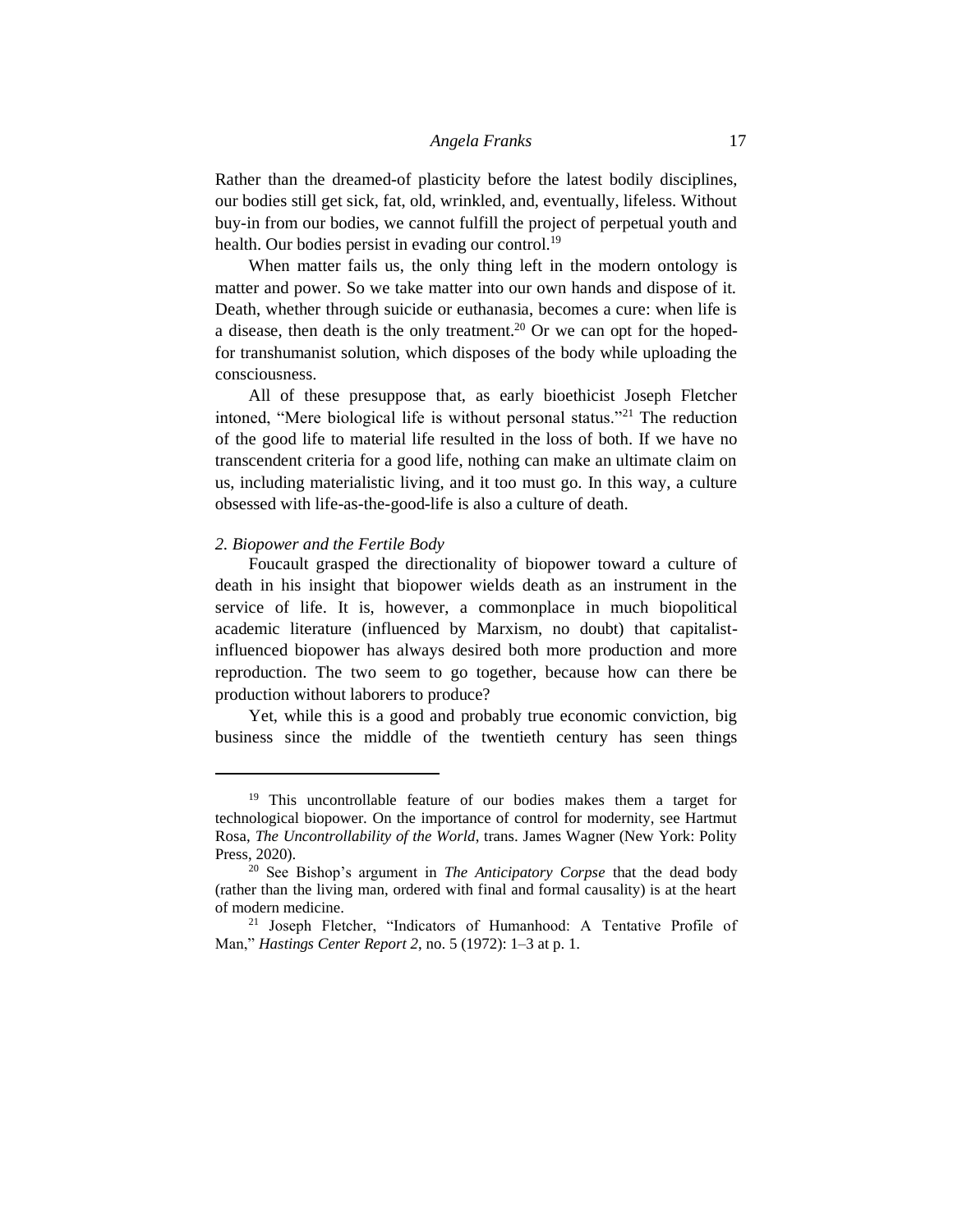differently. As I detail in my book on Margaret Sanger and eugenic population control, the leading figures of capitalism were extensively lobbied and persuaded by population controllers that fewer children meant more consumption.<sup>22</sup> At least when it comes to demography, business has been on the side of consumption, not production. As early as 1939, Planned Parenthood was making the argument that birth control meant "More Business": "Today the businessman sees in medically-guided birth control an effective means for preventing human and economic waste, for expanding consumption, and for raising the quality of the American people."<sup>23</sup> The word "quality" serves here as a dog-whistle to eugenicists, who, to quote a slogan, believed in "Quality, not Quantity": eugenic quality over population quantity. This equation guided the eugenic populationcontrol movement, which was not two but one movement, as all historians of it agree.

Scholars writing on biopower have not always understood this basic historical reality.<sup>24</sup> Indeed, they often seem unaware of how much propagandistic force was put behind the campaigns for zero or even negative population growth. As historian Allan Chase remarked, environmental population control "would become integral to the conventional wisdom of post-Hiroshima generations of educated Americans" and continue to be taught to school children and college students for the rest of the century.<sup>25</sup> In addition to big business,

<sup>22</sup> Angela Franks, *Margaret Sanger's Eugenic Legacy: The Control of Female Fertility* (Jefferson NC: McFarland and Co., 2005), pp. 150-78.

<sup>23</sup> Citizen's Committee for Planned Parenthood, *The Quality of Life* pamphlet (New York NY: Birth Control Federation of America, 1939), pp. 11-12, Margaret Sanger Papers (Sophia Smith College), quoted in Franks, *Margaret Sanger's Eugenic Legacy*, p. 206.

<sup>&</sup>lt;sup>24</sup> For an exception, see Claire Hanson, "Biopolitics, Biological Racism and Eugenics," *Foucault in an Age of Terror: Essays on Biopolitics and the Defense of Society*, ed. S. Morton, and S. Bygrave (New York NY: Palgrave Macmillan Limited, 2008), pp. 106-17.

<sup>25</sup> Allan Chase, *The Legacy of Malthus: The Social Costs of the New Scientific Racism* (New York NY: Knopf, 1977), p. 381, quoted in Pierre Desrochers and Christine Hoffbauer, "The Post War Intellectual Roots of the Population Bomb: Fairfield Osborn's 'Our Plundered Planet' and William Vogt's 'Road to Survival' in *Retrospect," The Electronic Journal of Sustainable Development* 1, no. 3 (2009):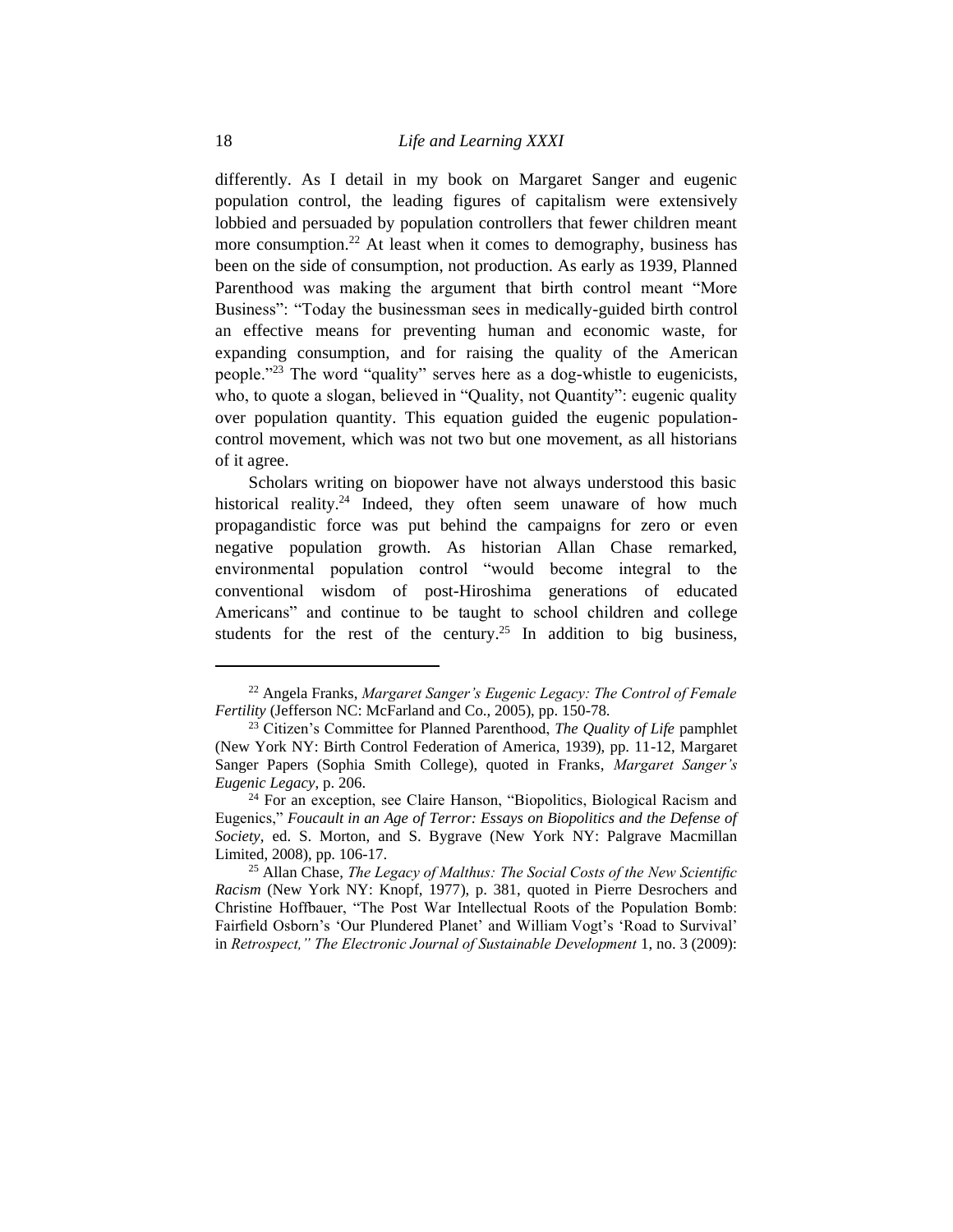governments and NGOs all threw their expertise, prestige, and money behind often coercive population-control campaigns, in which demographic reduction was (and is) couched as "women's health."

All the markers of biopower are here: the creation of regimes of "knowledge" that insisted on the "science" proving the connection between population growth and reduced economic, social, and environmental flourishing; the utilization of technology designed specifically for the control of populations (in particular the IUD, the Pill, and abortion); and the reduction of persons to quantifiable data-points—or, as the US Agency for International Development program termed fertile women, "at-risk reproducers."<sup>26</sup>

The eugenic obsession with quality over quantity was also evident and is another symptom of the totemic function of the body in modernity. Eugenic rhetoric argued for the salvation of man and the entire world through genetic progress and population control. Planned Parenthood founder Margaret Sanger was specific: "Child slavery, prostitution, feeblemindedness, physical deterioration, hunger, oppression, and war will disappear from the earth" when "birth control and voluntary motherhood" released the "feminine spirit" from the drudgery of childbearing.<sup>27</sup> The flip side of this, of course, is the scapegoating of the fertile bodies of those who do not comply with eugenic birth control.

The fertile body was a particular source of vexation for eugenic population controllers. The messy and unpredictable nature of human procreation violated their expectations of "rational" reproduction, which would more resemble animal husbandry. Against such untrammeled childbearing, society would have to respond with coerced or forced sterilization. Sanger exclaimed, "Possibly drastic and Spartan methods may

<sup>73-97</sup> at p. 75. While climate change has somewhat eclipsed orthodox Malthusianism as the central environmental concern, much climate-change rhetoric echoes Malthusianism in its anti-humanistic language.

<sup>26</sup> Jane S. Jaquette and Kathleen A. Staudt, "Women as At-Risk Reproducers: Biology, Science, and Population in US Foreign Policy" in *Women, Biology and Public Policy*, ed. Virginia Sapiro, Sage Yearbooks in Women's Policy Studies vol. 10 (Beverly Hills CA: Sage Publications, 1985).

<sup>27</sup> Margaret Sanger, *Woman and the New Race* (New York NY: Brentano's, 1920), p. 234.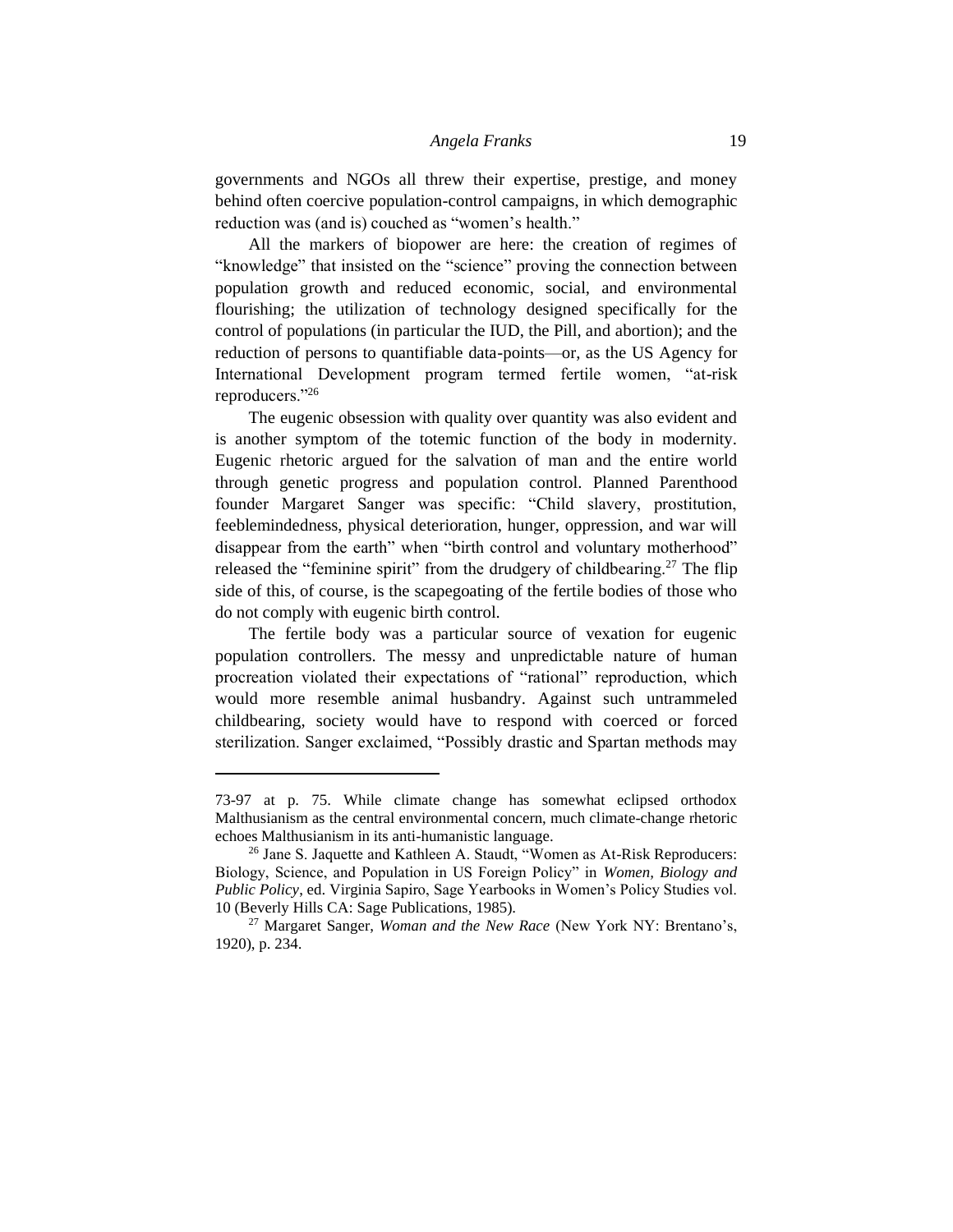be forced upon society if it continues complacently to encourage the chance and chaotic breeding that has resulted from our stupidly cruel sentimentalism."<sup>28</sup> It is no accident that Sanger deliberately popularized the word "birth control," because it captured the need to control the chaotic procreative power and channel it toward "quality, not quantity."<sup>29</sup> As Sanger wrote in 1955, "I see no wider meaning of family planning than control …"<sup>30</sup>

Sanger and her allies won the day a hundred years ago, and their victory continued through the population-adverse twentieth century. Biopower's concern with "life" is an attempt to improve the quality of life for those already alive and sufficiently powerful, even at the cost of the sterilization and death of others. The reductive "life and the good life" of material flourishing for those who have a say has become the criterion for biopolitical interventions.

#### *3. Biopower and Women*

For eugenic population controllers, the female body was seen to be especially bound to irrational and uncontrollable forces. Thus, the female body loomed as a uniquely powerful totem. It is idolized, on the one hand. And then it is scapegoated when it does what it is naturally drawn to do, namely, gestate and nurse babies. Fertile men are of more demographic consequence than fertile women, given that men can father any number of children in a set period, whereas women can gestate only a small number, at most, every nine months. Yet population-control activists have fixated on female fertility. For example, almost all population-control sterilization campaigns (such as those in China, Peru, and the Philippines) targeted women, despite the greater challenge of performing female sterilization.

Population controller and biologist Garrett Hardin, the author of the famous "Tragedy of the Commons," put his finger on the reason in 1970:

<sup>28</sup> Margaret Sanger, "The Eugenic Value of Birth Control Propaganda," *Birth Control Review*, October 1921, p. 5.

<sup>29</sup> See Franks, *Margaret Sanger's Eugenic Legacy*, p. 29.

<sup>&</sup>lt;sup>30</sup> She continued: "and as for restriction, there are definitely some families throughout the world where there is every indication...that restriction should be an order as an ideal for the betterment of the family and the race" (Sanger to Vera Houghton, 5/10/55, Margaret Sanger Papers, Sophia Smith College).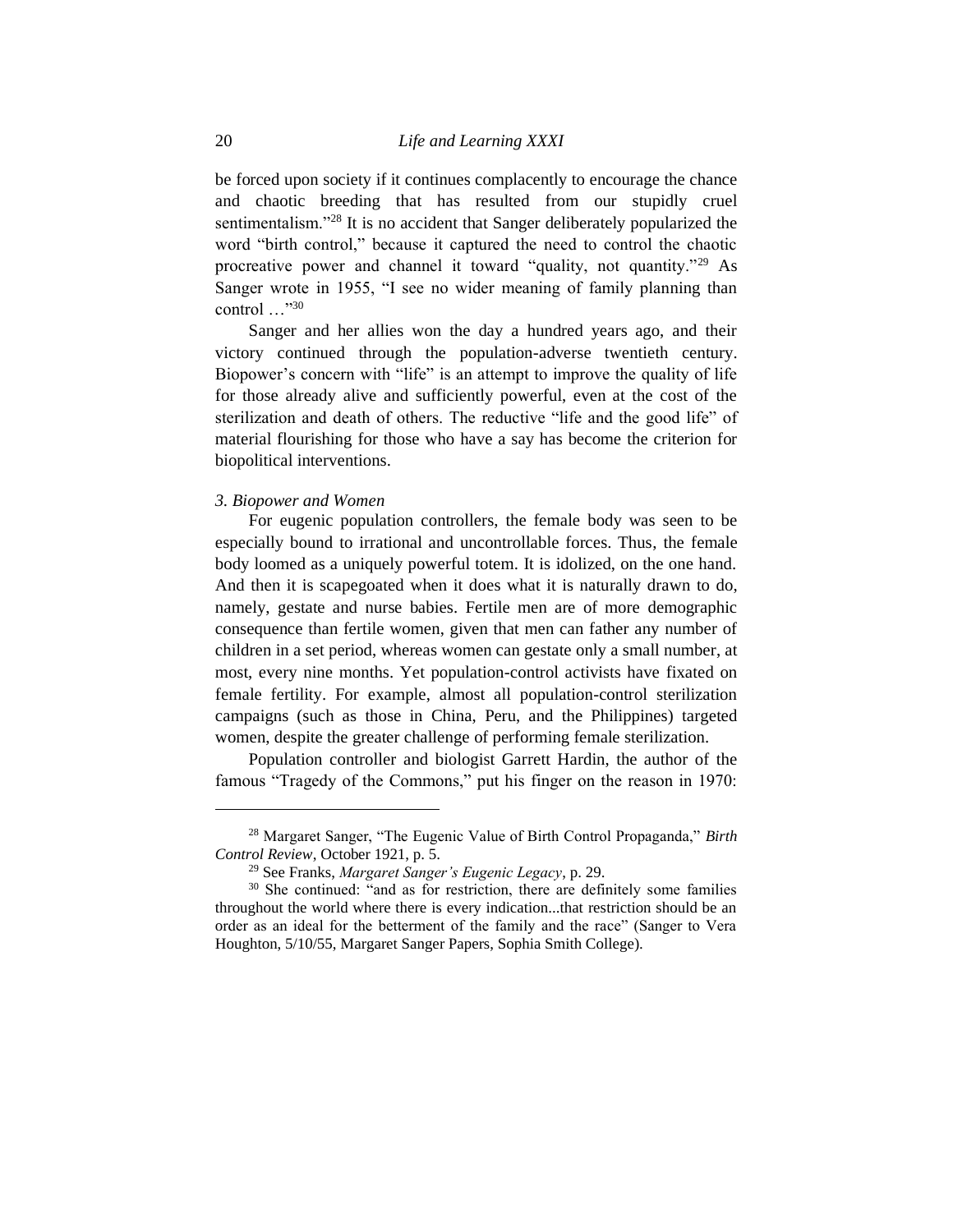"[I]n every nation women want more children than the community needs." The answer, he said, even though "the Women's Liberation Movement may not like it," requires that "control must be exerted through females," because "biology makes women responsible."<sup>31</sup>

Members of University Faculty for Life will not be surprised to hear that Hardin was a cofounder of NARAL Pro-Choice America and an advocate of free access to contraception and abortion. Many of the earliest advocates of abortion (including Larry Lader and Alan Guttmacher) were converted to this position through a concern for eugenic population control, which conflicts with actual "choice." In "The Tragedy of the Commons," Hardin advocated the repetition of the word "coercion" to normalize it,  $32$ while the demographer Kingsley Davis bemoaned the family-planning slogan "every woman has the right to have as many children as she wants." "We would not," he said, "justify traffic control by saying that 'every driver has the right to drive as he pleases."<sup>33</sup>

This pattern of female scapegoating was established five decades before Hardin by Margaret Sanger. In her 1921 book with the eugenic title Woman and the New Race, Sanger argues that "natural law makes the female the expression and the conveyor of racial efficiency."<sup>34</sup> As a result, and prior to contraception, women "incurred a debt to society" that "she must pay." Women had, therefore, a duty to use birth control: "The task is hers. It cannot be avoided by excuses, nor can it be delegated."<sup>35</sup>

It is important to see how revolutionary Sanger's thesis was. By the time she was writing this, there had arisen a vibrant feminist movement that was interested in all manner of social reform to aid women, including (significantly) the prevention of abortion. The assumption by these feminists was that socio-economic problems led to female oppression.

<sup>31</sup> Garrett Hardin, "Parenthood: Right or Privilege?" *Science* 169, no. 3944 (1970): 427.

<sup>32</sup> Garrett Hardin, "The Tragedy of the Commons," *Science* 162, no. 3859 (1968): 1243-48. Hardin called for "mutual coercion mutually agreed upon."

<sup>&</sup>lt;sup>33</sup> In a 1982 International Planned Parenthood Federation newsletter, quoted in Betsy Hartmann, *Reproductive Rights and Wrongs: The Global Politics of Population Control*, 2nd ed. (Boston MA: South End Press, 1995), p. 71.

<sup>34</sup> Sanger, *Woman and the New Race*, p. 229.

<sup>35</sup> Ibid., p. 6.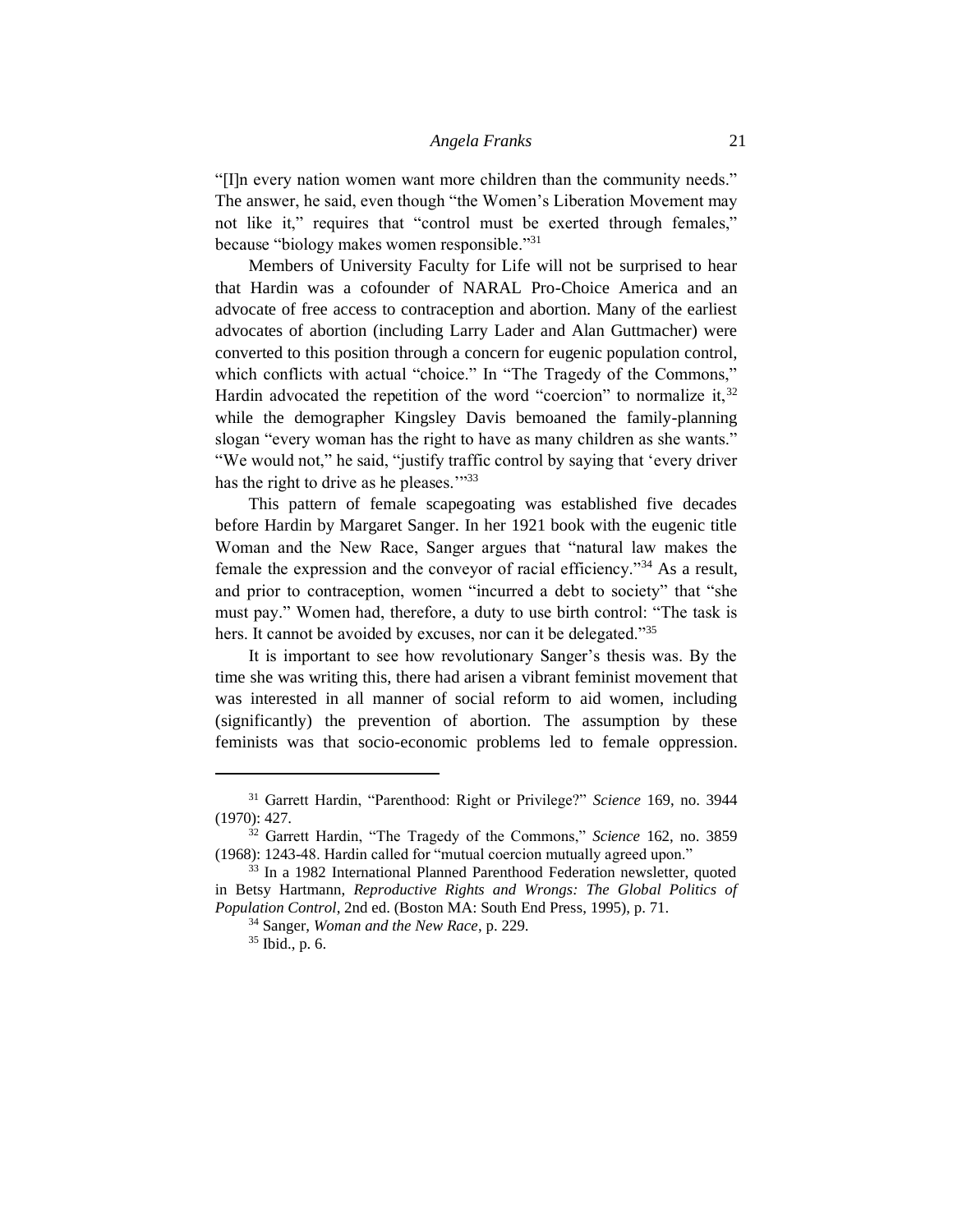Sanger categorically denied this. Such approaches were, she insisted, "superficial palliatives" that "do not touch the source of the social disease."<sup>36</sup> The problem was not outside of women but rather inside her very body. Woman herself—more precisely, her fertile body—was the source of her own oppression.

This assumption entered into the twentieth-century episteme, to use Foucault's term. How did this new "truth" express itself concretely? It had an obvious impact on feminism and on the new morality of the sexual revolution in general, which I cannot pursue further here.<sup>37</sup> Technologically, the most obvious effect of biopower was in the kinds of contraceptives developed and the methods used in developing them. Eugenic population control dictated that the "ideal" contraceptive would be, as Alan F. Guttmacher of Planned Parenthood enumerated, difficult to remove, cheap, independent from coitus, and long-lasting.<sup>38</sup> These are priorities dictated by the needs of population control in the developing world and not by women themselves.

Such priorities prompted the development of the first "simple method," the birth-control pill. By now, the ethical problems with its testing on mental-asylum patients and poor Puerto Rican women are fairly wellknown.<sup>39</sup> But the Pill's fatal flaw (from a demographic perspective) namely, that it requires the woman to take it voluntarily and regularly propelled the development of the other great "simple method," the IUD.

<sup>36</sup> Ibid.

<sup>37</sup> Erika Bachiochi traces some of this history in *The Rights of Women: Reclaiming a Lost Vision, Catholic Ideas for a Secular World* (Notre Dame, IN: Univ. of Notre Dame Press, 2021)

<sup>38</sup> April 1965, from the Rockefeller Archive Collections, Special Collections (Population Council), series IV3B4, subseries 4b, box 95, folder 1772, cited in Franks, *Margaret Sanger's Eugenic Legacy*, p. 226.

<sup>39</sup> 39 See, e.g., the popular accounts in Jonathan Eig's *The Birth of the Pill: How Four Crusaders Reinvented Sex and Launched a Revolution* (New York: W. W. Norton and Company, 2014), and Drew C. Pendergrass and Michelle Y. Raji, "The Bitter Pill: Harvard and the Dark History of Birth Control," *The Harvard Crimson*, Sept. 28, 2017, https://www.thecrimson.com/article/2017/9/28/the-bitterpill/, accessed 6/3/2021.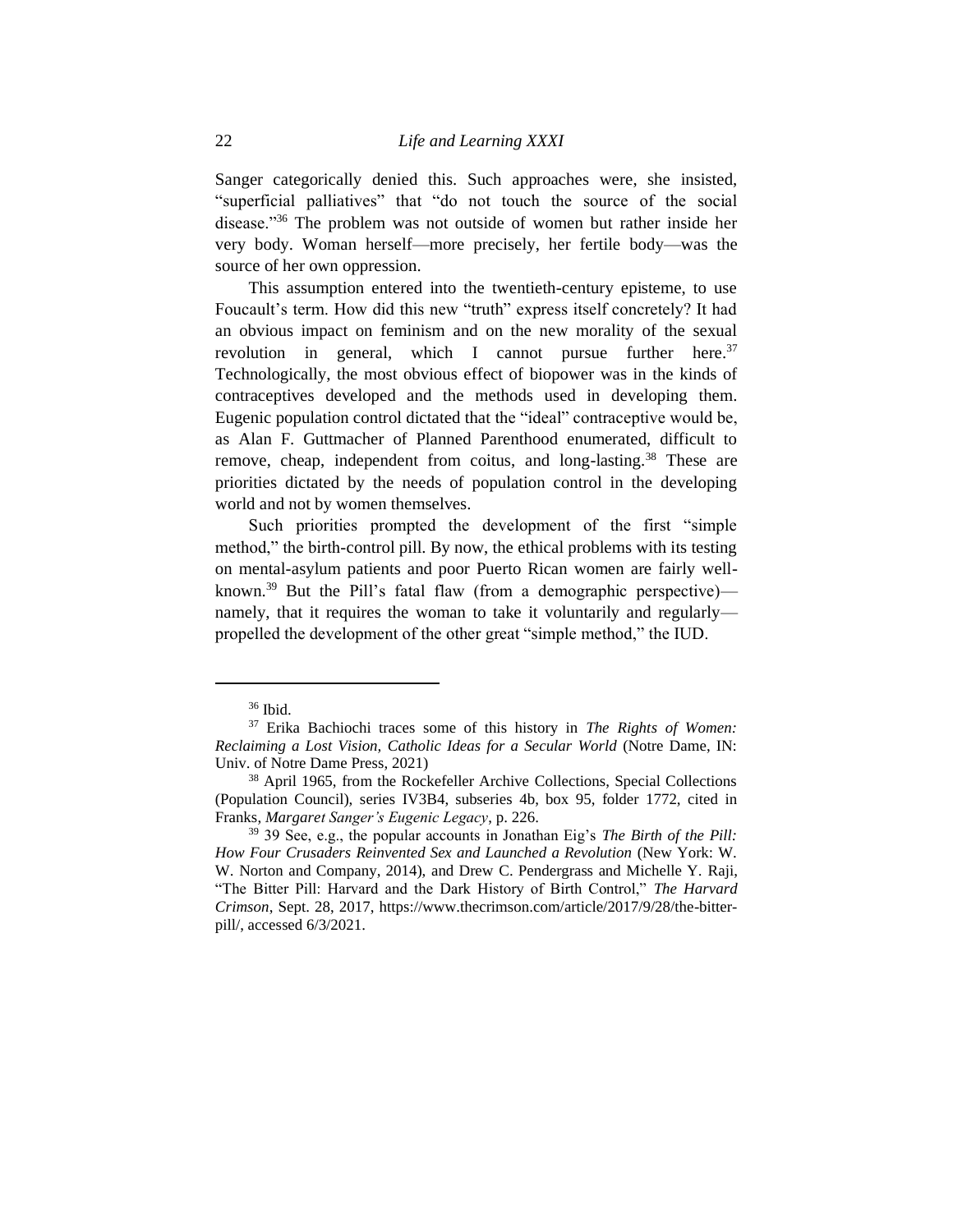## *Angela Franks* 23

The funding for the IUD came almost entirely from the Rockefellerfunded Population Council.<sup>40</sup> The Population Council got off the ground in 1952 because—appropriately—of an encounter in a men's room. On an upper floor of Rockefeller Center, banker Lewis Strauss told John D. Rockefeller 3rd that he could secure funding from the National Academy of Sciences for a study of eugenic population control. At least six of the ten men on the Council's demographic and medical advisory boards were eugenicists, which was in accord with earlier Rockefeller funding of eugenics, including Nazi scientists.<sup>41</sup>

A study of the archival documents on the development of the IUD shows that the Council was doing damage control from the beginning because of clear signs that the early devices caused increased pelvic inflammatory disease and ectopic pregnancies. The Council worked to massage the data so that it could release the device.<sup>42</sup> As one doctor said at a Population Council conference on the IUD,

[IUDs] are horrible things, they produce infection, they are outmoded and not worth using...[but] suppose one does develop an intrauterine infection and suppose she does end up with a hysterectomy and bilateral salpingoophorectomy? How serious is that for the particular patient and for the population of the world in general? Not very.... Perhaps the individual patient is expendable in the general scheme of things, particularly if the infection she acquires is sterilizing but not lethal.<sup>43</sup>

<sup>40</sup> See Franks, *Margaret Sanger's Eugenic Legacy*, pp. 155-63.

<sup>41</sup> Franks, *Margaret Sanger's Eugenic Legacy*, pp. 37-39. Strauss served on the Atomic Energy Commission and was the driver in getting physicist J. Robert Oppenheimer's security clearance revoked; I am grateful to Kevin Miller for this information.

<sup>42</sup> Franks, *Margaret Sanger's Eugenic Legacy*, pp. 223-24.

<sup>43</sup> Dr. J. Robert Willson, Population Council's First International Conference on Intra-Uterine Contraception, New York City, 1962, quoted in Hartmann, Reproductive Rights and Wrongs, p. 213.